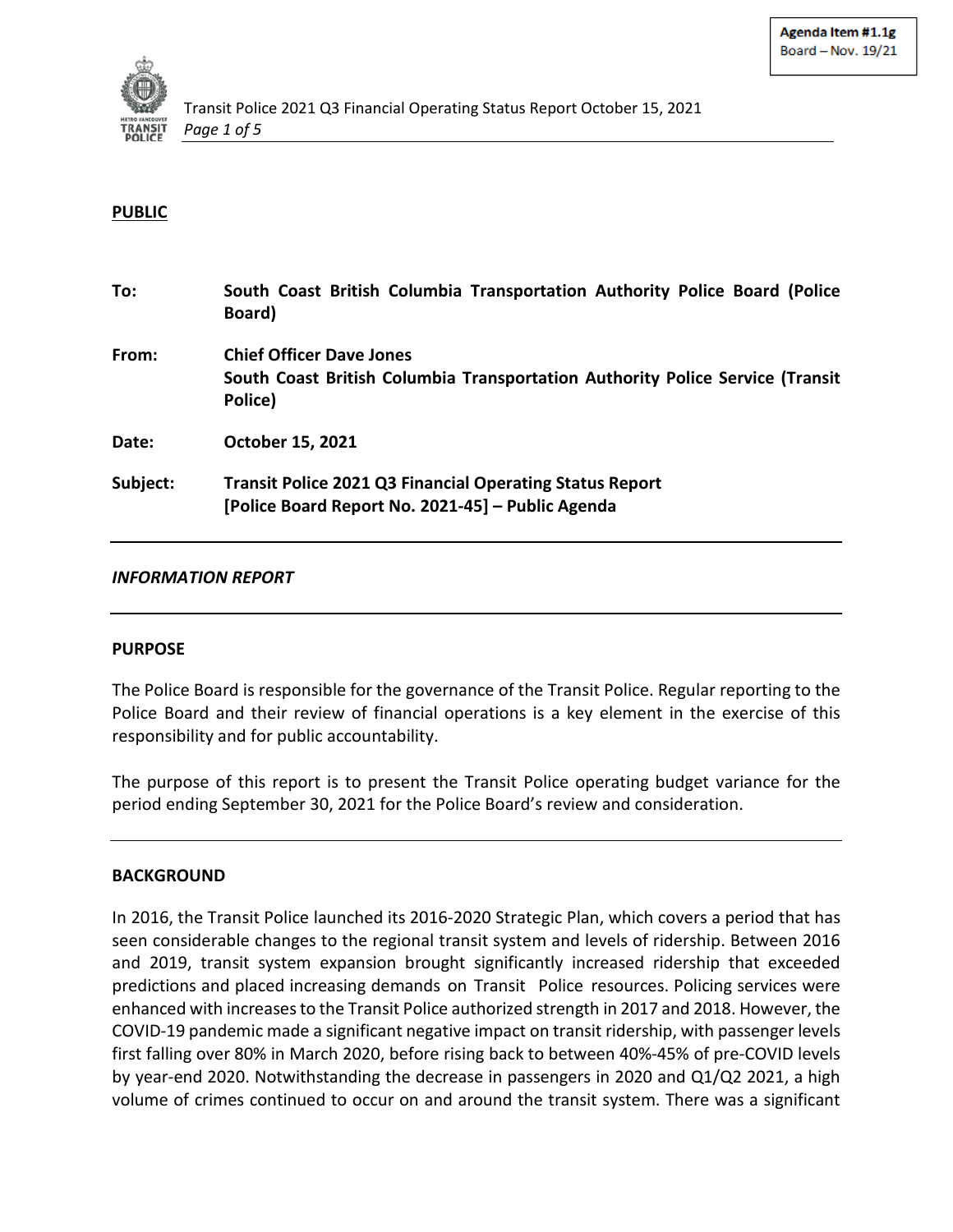

increase in the rate of reported crimes against persons and property per 100,000 boarded passengers, which continued from 2020 into Q1/Q2 2021.

As a result of the pandemic, the development of a new Transit Police Strategic Plan was delayed and the existing plan was extended until December 31, 2021.

In Q1 to Q3 2021, the Transit Police continued its work to develop a new strategic plan for 2022- 2026, while also focusing on its existing Strategic Plan and three Strategic Goals:

- A safe and secure transit system;
- Confidence in the use of public transit;
- Regional services that enhance local policing and community safety.

Organizationally, this included advancing of strategic actions related to:

- Maintaining operational deployment levels and responding to emerging issues such as mask compliance concerns from passengers;
- Exploring opportunities for tiered policing with the Ministry of Public Safety and Solicitor General / Policing and Security Branch;
- Increasing collaboration and training with jurisdictional police agencies to achieve safety/security across the region (e.g., Targeted Mobile Enforcement Team and Crime Suppression Team);
- Reaching out to vulnerable persons on transit and providing specialized response (e.g., support to Indigenous Peoples, those with mental health issues and homeless persons);
- Increasing diversity in hiring;
- Planning for appropriately staffed Transit Police service delivery to address future transit system expansion;
- Enhancing Transit Police officer skills and knowledge through training;
- Achieving efficiencies through increased use of technology through the Data Evidence Management Systems (DEMS) project;
- Enhancing performance analytics and crime analysis;
- Promoting anti-terrorism deterrence, detection and response capacities (expansion of the Explosive Detection Dog Program); and
- Demonstrating investigative excellence.

For 2021, with the concurrence of the Police Board, TransLink Security Management Limited and TransLink, there was no increase to the authorized strength in the budget. The Transit Police's budget for 2021 is \$37,892,919. The budget does not include TransLink "allocated costs" for centralized services, such as Sapperton premises rent and Information Technology services.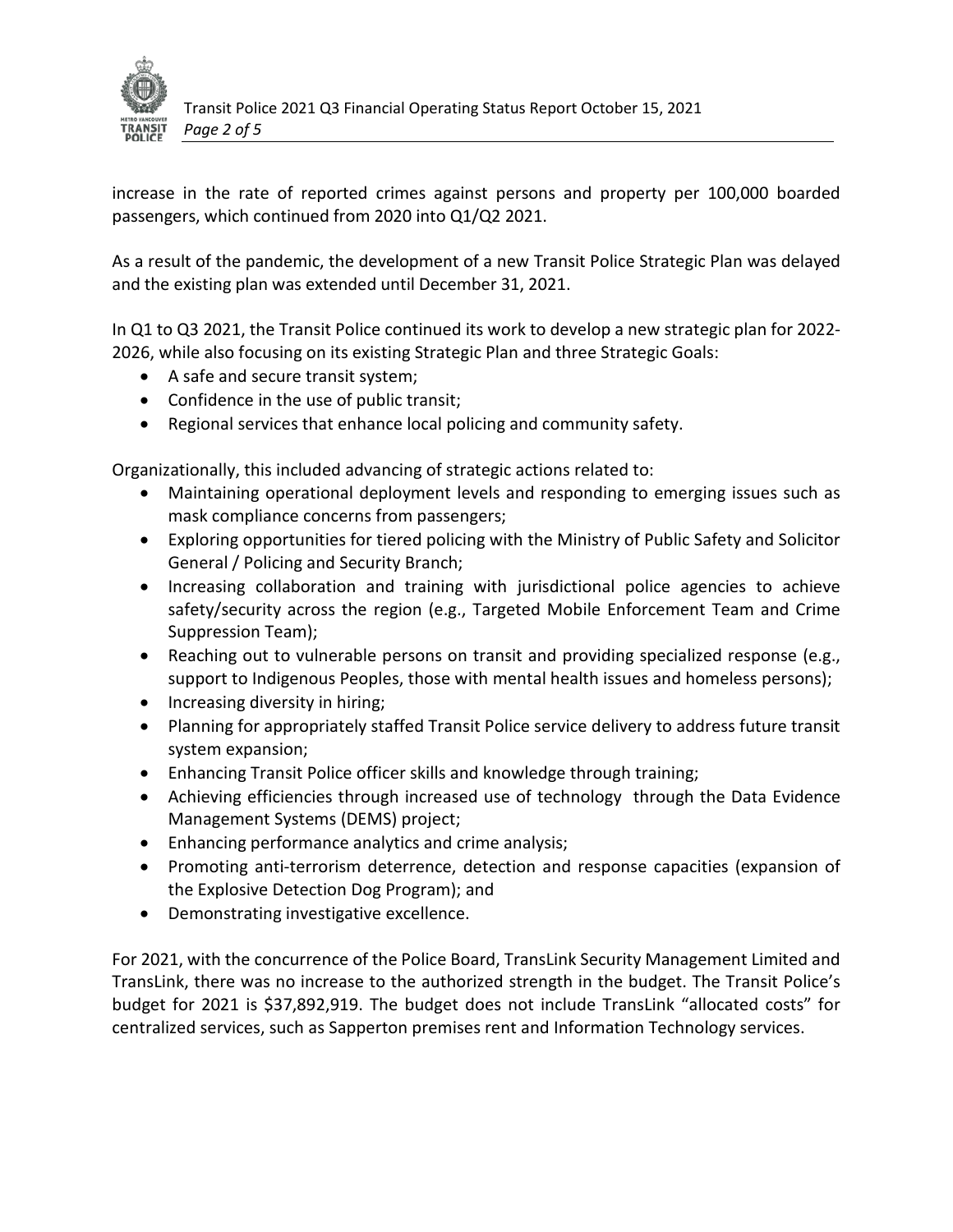

## **DISCUSSION**

## **2021 Q3 Results (Appendix "A")**

As of September 30, 2021, the Police Service's total expenditures were \$28,590,472 compared with the year to date budget of \$28,639,519 (see Appendix "A"). The positive year-to-date variance of \$49,047 is largely due to differences between the budgeted and actual timing of expenditures.

## **2021 Forecast Based on Q3 Results (Appendix "B")**

As of September 30, 2021, the Police Service has \$9,301,960 (25%) of the total budgeted expenditures remaining. The Transit Police is presently projecting a negative budget variance of \$125 Thousand by year-end (see Appendix "B").

A summary of forecasted cost savings and over expenditures follows:

#### **Reconciliation of Expenditures:**

| Savings:                    | (5000) |
|-----------------------------|--------|
| <b>Radio Communications</b> | 90     |
| <b>Training costs</b>       | 58     |
| Legal                       | 75     |
| Recoveries                  | 30     |
|                             | \$253  |
| Over Expenditures:          |        |
| Salaries                    | 210    |
| Vehicles                    | 60     |
| <b>Other Services</b>       | 25     |
| Materials                   | 50     |
| Rentals                     | 20     |
| Administration              | 13     |
|                             | \$378  |
| Net Over Expenditure        | \$125  |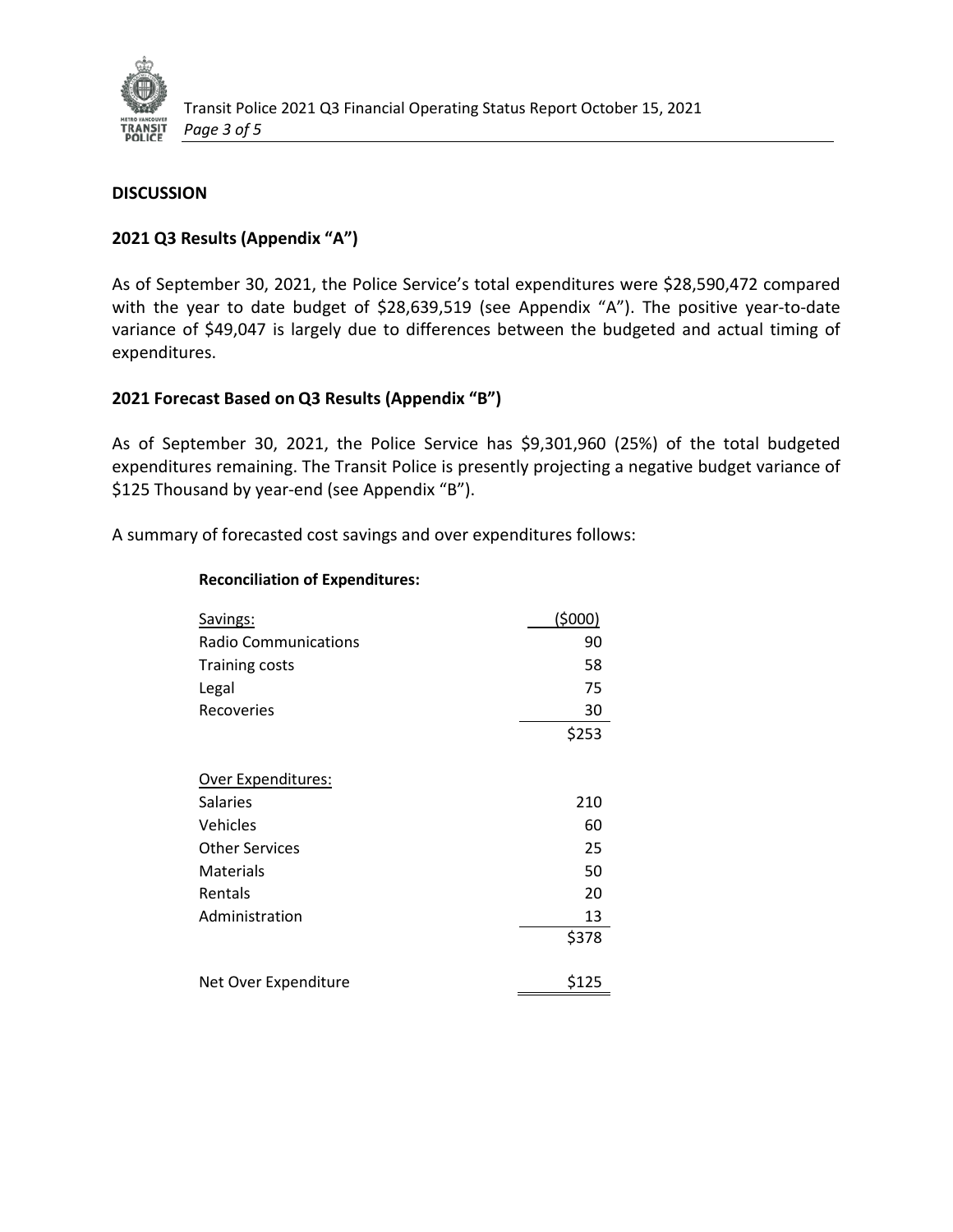

Key savings are outlined below:

- "Radio Communication" costs are expected to be \$90 Thousand less than budgeted, due to the E-Comm levy being lower than planned and a large credit being received related to the 2020 levy (the 2020 actual levy was less than estimated).
- "Training" costs are forecasted to be \$58 Thousand less than budgeted due to reduced conference and training costs due to the ongoing pandemic.
- "Recoveries" are expected to be \$30 Thousand better than budgeted because of additional recoveries of overtime costs for Members on secondment.
- "Legal" costs are forecasted to be \$75 Thousand favourable to the budget as lower legal costs were incurred for the indemnification of police officers in the year.

Offsetting the above savings is an unfavourable variance expected in:

- "Salary" costs are forecasted to be \$210 Thousand higher than budgeted as contractual wage increases for sworn Members are expected to be higher than budgeted and benefit costs are significantly higher (dental/extended health and WorkSafeBC) in the year. Offsetting some of the increased salary costs are expected overtime savings of \$275 Thousand.
- "Vehicle" costs are expected to be \$80 Thousand higher than budgeted because of considerably higher fuel prices and higher repair and maintenance costs due to increased costs for labour and parts. Offsetting these higher costs are savings on vehicle insurance, as ICBC premiums decreased during the year.
- "Other Services" (contracted services such as transcription, kennel costs, translation forensic services etc.) are forecasted to be over budget by \$25 Thousand due to costs associated with hosting a backup server as part of the IT disaster recovery plan.
- "Materials" are expected to be \$50 Thousand over budget due to additional pandemic related purchases, purchase of extra Naloxone kits and the purchase of mesh ventilation vests for police officers.
- "Rentals" are forecasted to be \$20 Thousand over budget because of extra range rental times due to COVID-19 protocols at the range requiring reduced capacity and for the rental of an additional parking stalls at the Surrey Hub office.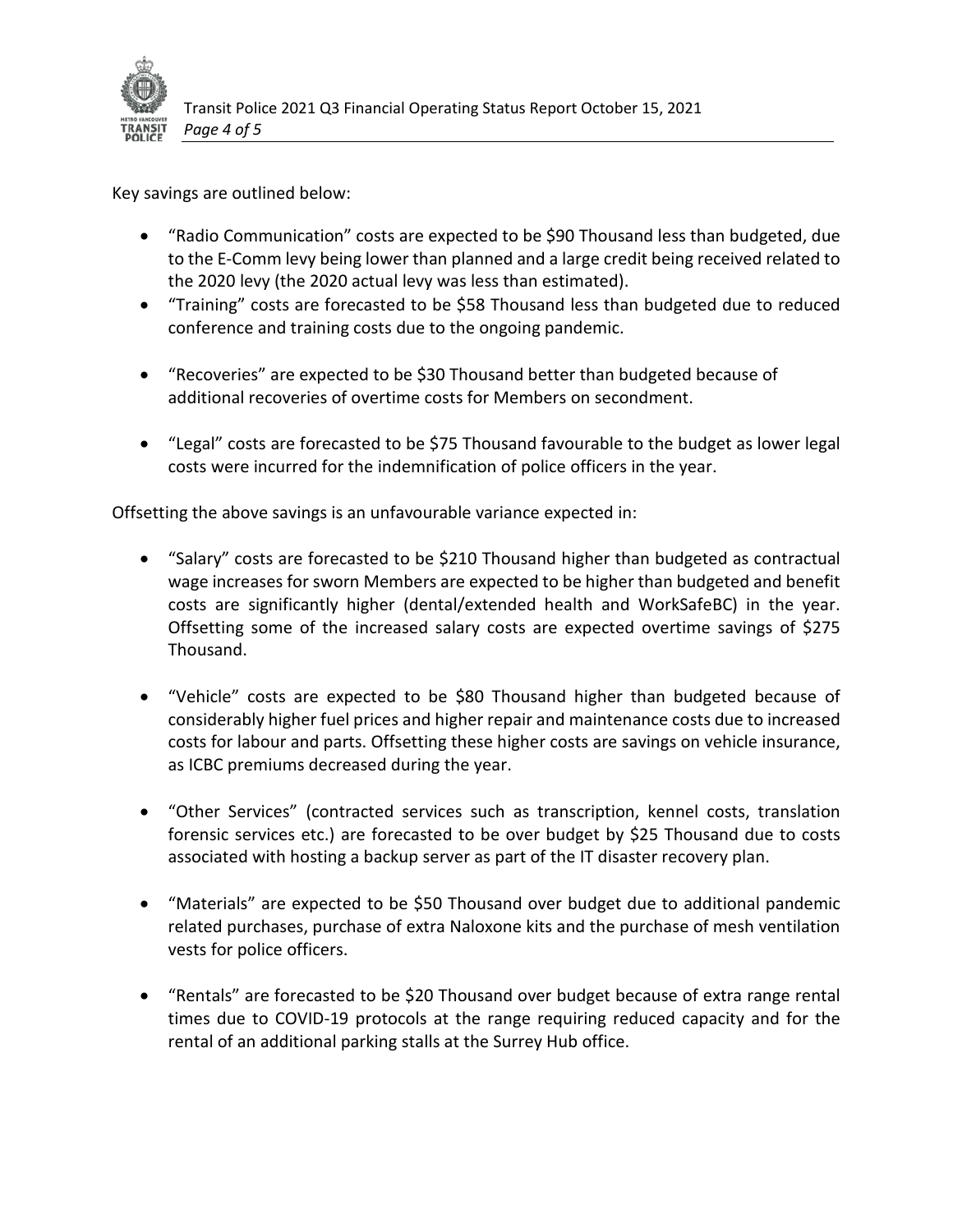

• "Administrative" costs are expected to be \$13 Thousand over budget due to purchase of additional office equipment and COVID barriers.

## **TransLink Allocated Costs**

Allocated costs from TransLink are not included in the Transit Police budget, which is consistent with the other TransLink subsidiaries. TransLink allocates centralized costs to the business units that directly benefit from/consume the service or cost. The cost allocated to the Transit Police covers Information Technology, Premises Rental, Payroll and some Human Resources services. Total allocated costs budgeted for 2021 are \$5,154,911.

As of September 30, 2021, total TransLink allocated cost expenditures were \$3,531,131 compared with the year to date budget of \$3,936,252 (see Appendix "C"). The positive quarterly variance of \$405,121 (10.0 %) is largely due to lower premise costs (delay in moving into additional third floor space at Sapperton) and timing of computer and systems costs.

### **CONCLUSION**

Transit Police is forecasting a negative budget variance of approximately \$125Thousand for yearend. The third quarter update includes an estimate for wage increases arising from the Collective Agreement reached in a binding arbitration on February 22, 2018. However, the actual police officer wage from April 1, 2020 to September 30, 2021 may be higher depending on the outcome of the next Vancouver Police Collective Agreement, which impacts provisions of the Transit Police Collective Agreement. (This same provision was also part of the recently negotiated TPPA and Transit Police Collective Agreement in 2021. The Vancouver Police wage settlement for 2020 is still unknown as their latest Collective Agreement ended December 31, 2019.)

#### **Chief Officer Dave Jones**

Author: Tom Smolic, Finance Manager

**\_\_\_\_\_\_\_\_\_\_\_\_\_\_\_\_\_\_\_\_\_\_\_\_\_\_\_\_\_\_\_\_\_\_\_\_\_\_\_**

Submitting Senior Executive Member: Barry Kross, Deputy Chief Officer Administrative Services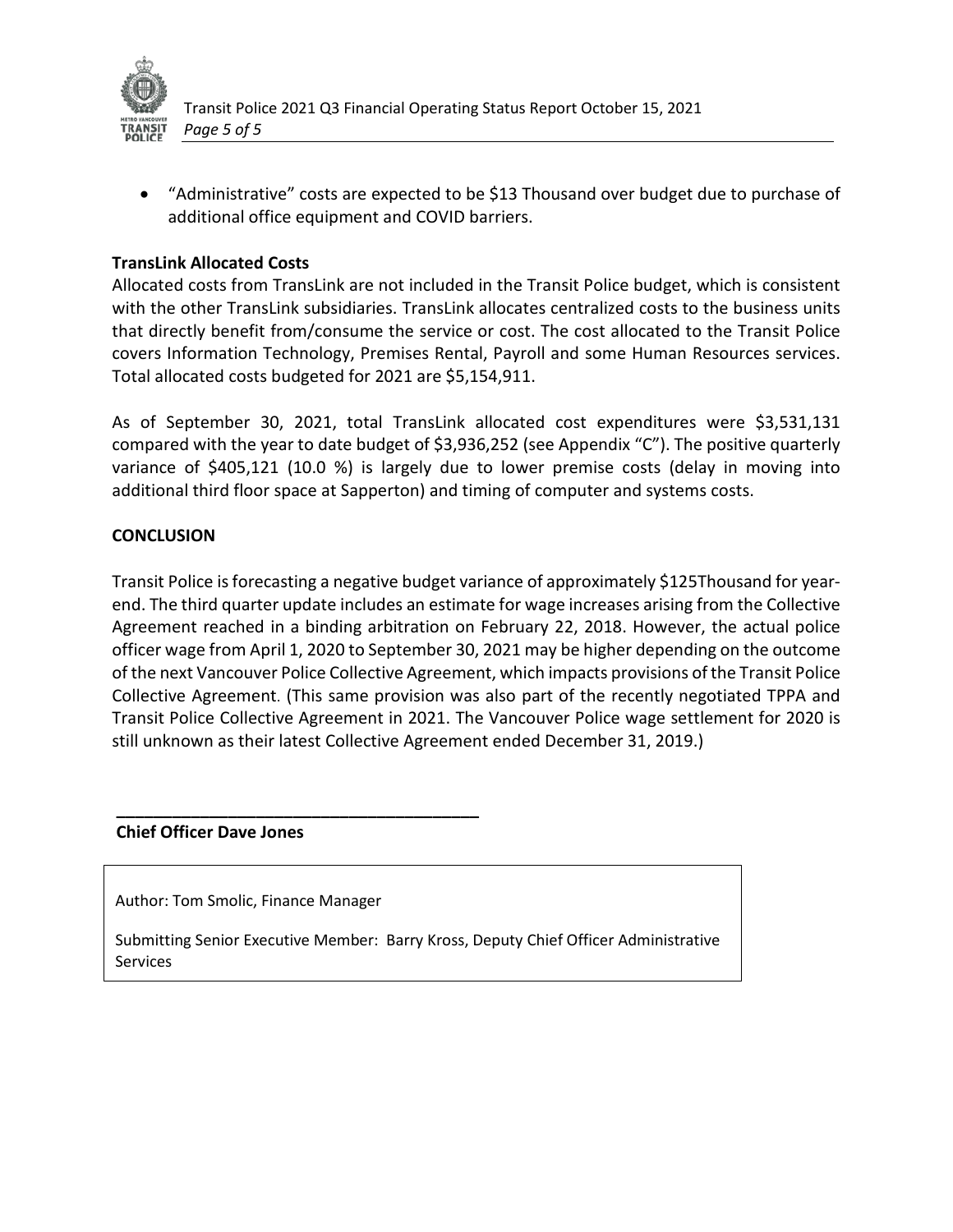#### **Period ending September 30, 2021**

#### **Transit Police 2021 Actual Board Report No. 2021-45 / Appendix "A"**

|                                     | <b>Actual YTD</b> | <b>Budget YTD</b> | Variance   | %       | 2021<br><b>Budget</b> | Remaining<br><b>Budget</b> | %      |                                                                 |
|-------------------------------------|-------------------|-------------------|------------|---------|-----------------------|----------------------------|--------|-----------------------------------------------------------------|
| Labour                              |                   |                   |            |         |                       |                            |        |                                                                 |
| Salaries                            | 21,453,579        | 21,165,516        | (288, 063) | $-1%$   | 28,187,835            | 6,734,256                  | 24%    | Higher accrual for expected wage increases for sworn members    |
| Overtime                            | 300,377           | 576,425           | 276,048    | 48%     | 774,775               | 474,398                    | 61%    | OT costs lower as less call outs needed                         |
| <b>Benefits</b>                     | 5,817,389         | 5,529,958         | (287, 431) | $-5%$   | 7,014,442             | 1,197,053                  | 17%    | Timing and higher dental/extended health costs and WCB premiums |
|                                     | 27,571,345        | 27,271,899        | (299, 446) | $-1%$   | 35,977,052            | 8,405,707                  | 23%    |                                                                 |
| Recoveries - Secondments            | (966, 020)        | (935, 363)        | 30,657     | $-3%$   | (1, 248, 684)         | (282, 664)                 | 23%    | Additional OT costs recovered                                   |
| Labour net of Recoveries            | 26,605,326        | 26,336,536        | (268, 790) | $-1%$   | 34,728,368            | 8,123,043                  | 23%    |                                                                 |
| <b>Vehicles</b>                     |                   |                   |            |         |                       |                            |        |                                                                 |
| Fuel                                | 215,341           | 175,999           | (39, 342)  | $-22%$  | 229,996               | 14,655                     | 6%     | Increase in fuel price                                          |
| Vehicle Maintenance                 | 103,845           | 88,295            | (15, 550)  | $-18%$  | 116,500               | 12,655                     | 11%    | Increase in number of repairs                                   |
| Vehicle Outfitting                  | 32,791            | 32,854            | 63         | 0%      | 40,002                | 7,211                      | 18%    |                                                                 |
| Vehicle Leases                      | 25,871            | 31,878            | 6,007      | 19%     | 42,504                | 16,633                     | 39%    |                                                                 |
| Insurance                           | 64,287            | 95,472            | 31,185     | 33%     | 127,503               | 63,216                     | 50%    | Decrease in ICBC insurance premiums                             |
|                                     | 442,135           | 424,498           | (17, 637)  | $-4%$   | 556,505               | 114,370                    | 21%    |                                                                 |
| <b>Materials</b>                    |                   |                   |            |         |                       |                            |        |                                                                 |
| Materials - Uniforms                | 69,854            | 82,042            | 12,188     | 15%     | 112,400               | 42,546                     | 38%    | Timing of purchases                                             |
| Materials - Other                   | 136,761           | 99,955            | (36, 806)  | $-37%$  | 116,195               | (20, 566)                  | $-18%$ | Timing of the purchase of Narcan spray and COV D supplies       |
| Materials - Firearms/Ammunition     | 61,233            | 65,264            | 4,031      | 6%      | 86,998                | 25,765                     | 30%    | Timing of purchases                                             |
| Materials - Outerwear               | 160,485           | 157,816           | (2,669)    | $-2%$   | 199,700               | 39,215                     | 20%    | Timing of purchases                                             |
|                                     | 428.334           | 405,077           | (23, 257)  | $-6%$   | 515,293               | 86,959                     | 17%    |                                                                 |
| <b>Outside Services</b>             |                   |                   |            |         |                       |                            |        |                                                                 |
| Maintenance and Repairs             | 33,714            | 38,095            | 4,381      | 11%     | 43,005                | 9,291                      | 22%    | Timing of expenditures                                          |
| Uniform Cleaning                    | 67,799            | 69,322            | 1,523      | 2%      | 101,798               | 33,999                     | 33%    | Timing of expenditures                                          |
| Other Services                      | 93,516            | 61,195            | (32, 321)  | $-53%$  | 118,499               | 24,983                     | 21%    | Additional cost for hosting backup server                       |
| Minor Renovations                   | 10,749            | 20,000            | 9,251      | 46%     | 20,000                | 9,251                      | 46%    | Timing of expenditures                                          |
|                                     | 205,778           | 188,612           | (17, 166)  | $-9%$   | 283,302               | 77,524                     | 27%    |                                                                 |
| Administration                      |                   |                   |            |         |                       |                            |        |                                                                 |
| Office Equipment                    | 31,497            | 6,126             | (25, 371)  | $-414%$ | 16,501                | (14,996)                   | $-91%$ | COV D barriers and additional monitors                          |
| <b>Stationery and Supplies</b>      | 22,699            | 49,049            | 26,350     | 54%     | 62,749                | 40,050                     | 64%    | Less usage as staff working remotely                            |
| Memberships/Subscriptions           | 47,619            | 46,756            | (863)      | $-2%$   | 67,752                | 20,133                     | 30%    |                                                                 |
| <b>Board Remuneration</b>           | 35,487            | 33,121            | (2,366)    | $-7%$   | 47,702                | 12,215                     | 26%    |                                                                 |
| Other Administration                | 20,315            | 17,421            | (2,894)    | $-17%$  | 22,751                | 2,436                      | 11%    |                                                                 |
|                                     | 157,618           | 152,473           | (5, 145)   | $-3%$   | 217,455               | 59,837                     | 28%    |                                                                 |
| Telecomunications                   |                   |                   |            |         |                       |                            |        |                                                                 |
| Telecomunications                   | 4,321             |                   | (4, 321)   |         |                       | (4, 321)                   |        |                                                                 |
| Radio Communication Equipment       | 368 590           | 487 131           | 118 541    | 24%     | 651 253               | 282 663                    | 43%    | Lower E-Comm levy and credit for 2020 levy                      |
|                                     | 372,911           | 487.131           | 114,220    | 23%     | 651,253               | 278,342                    | 43%    |                                                                 |
| <b>Professional and Legal</b>       |                   |                   |            |         |                       |                            |        |                                                                 |
| Professional fees                   | 65,497            | 89,561            | 24,064     | 27%     | 114,001               | 48,504                     | 43%    | Timing of expenditures                                          |
| Legal Fees                          | 46,859            | 145,539           | 98,680     | 68%     | 185,000               | 138.141                    | 75%    | Less indemnification of police officers                         |
|                                     | 112,355           | 235,100           | 122,745    | 52%     | 299,001               | 186,646                    | 62%    |                                                                 |
| <b>Training</b>                     |                   |                   |            |         |                       | ÷.                         |        |                                                                 |
| <b>Recruit Training</b>             | 99,456            | 85,000            | (14, 456)  | $-17%$  | 215,000               | 115,544                    | 54%    | Timing of expenditures                                          |
| Training - Mandatory                | 84,707            | 236,925           | 152,218    | 64%     | 309,750               | 225,043                    | 73%    | Timing of expenditures                                          |
|                                     | 184,163           | 321,925           | 137,762    | 43%     | 524,750               | 340,587                    | 65%    |                                                                 |
| Rentals                             |                   |                   |            |         |                       |                            |        |                                                                 |
| Rentals/Leases - Parking            | 11,608            | 6,750             | (4,858)    | $-72%$  | 9,004                 | (2,604)                    | $-29%$ | Additional parking stalls rented                                |
| Rentals/Leases - Range              | 47,650            | 28,021            | (19,629)   | $-70%$  | 35,000                | (12,650)                   | $-36%$ | Additional range rentals                                        |
| Rentals/Leases - Office Equipment   |                   |                   |            |         |                       |                            |        |                                                                 |
|                                     | 59,258            | 34,771            | (24, 487)  | $-70%$  | 44,004                | (15, 254)                  | $-35%$ |                                                                 |
| <b>Marketing &amp; Promotions</b>   | 22,594            | 53,396            | 30,802     | 58%     | 72,501                | 49,907                     | 69%    | Timing of expenditures                                          |
| <b>Total Before Allocated Costs</b> | 28,590,472        | 28,639,519        | 49,047     | 02%     | 37,892,432            | 9,301,960                  | 25%    |                                                                 |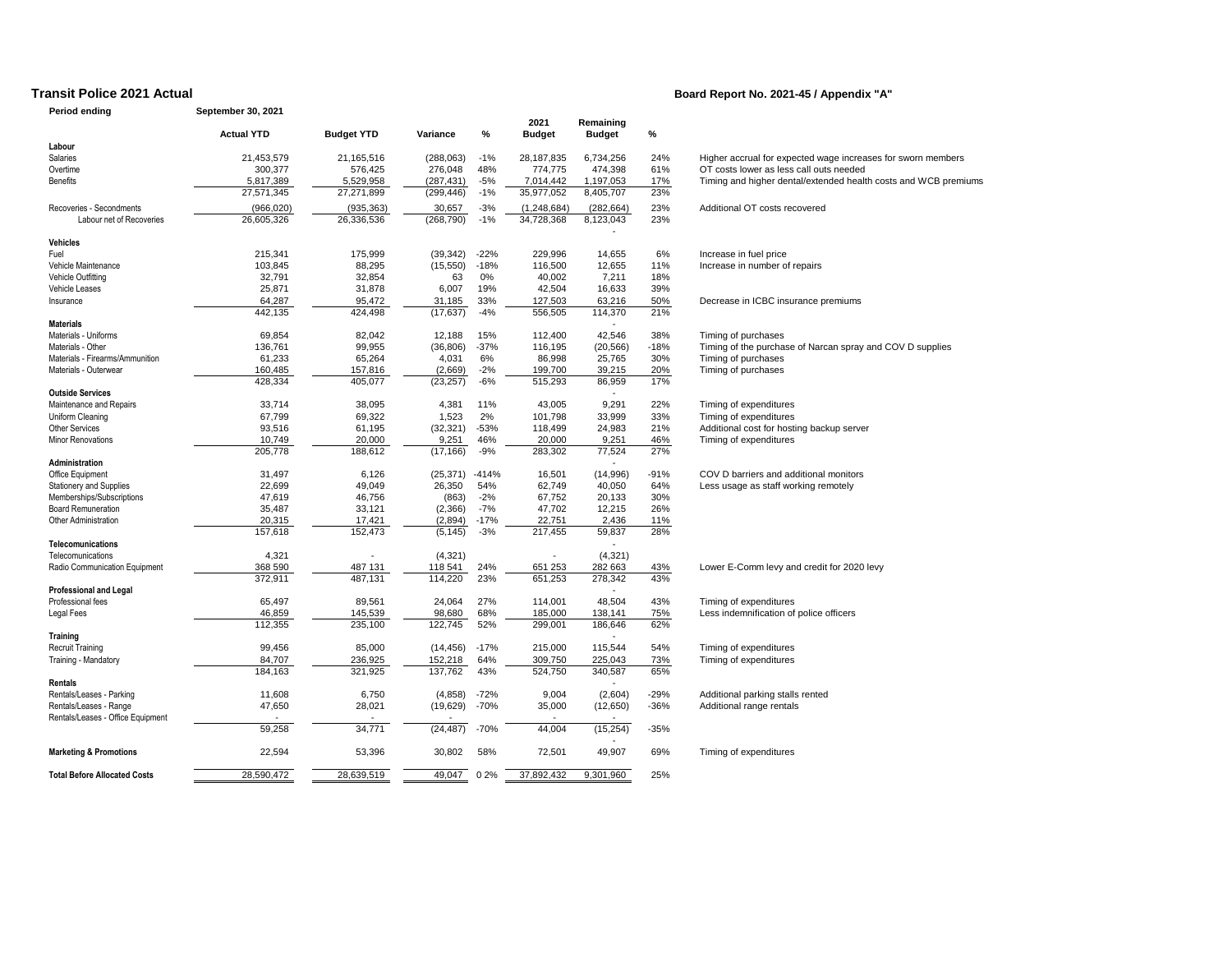#### **Period ending September 30, 2021**

#### **Transit Police 2021 Forecast Board Report No. 2021-45 / Appendix "B"**

**2021 2021 Budget Forecast Variance % Labour** Salaries 28,187,835 28,412,835 (225,000) -1% Expected wage increase higher than budgeted Overtime 774,775 499,775 275,000 35% Less OT needed as less callouts and fewer Special Events Benefits 7,014,442 7,274,442 (260,000) -4% Higher dental/extended health costs and WCB premiums<br>35,977,052 36,187,052 (210,000) -1% 35,977,052 Recoveries - Secondments (1,248,684) (1,278,684) 30,000 2% Additional secondment recoveries Labour net of Recoveries 34,728,368 34,908,368 (180,000) -1% **Vehicles** Fuel 229,996 284,996 (55,000) -24% Significant increase in fuel price 16,500 154,000 (37,500) -32% Increase in the number of repairs<br>40,002 40,002 - 0% Vehicle Outfitting  $\begin{array}{cccc} 40,002 & 40,002 & - \\ 42,504 & 40,004 & 2.500 \end{array}$ Vehicle Leases 42,504 40,004 2,500 6% Insurance 127,503 97,503 30,000 24% Lower ICBC insurance premiums<br>556,505 616,505 (60,000) -11%  $(60,000)$ **Materials** Materials - Operators' Uniforms 112,400 117,400 (5,000) - 4% Purchase of mesh ventilation vests<br>116,195 161,195 (45,000) - 39% Purchase of Narcan spray and CO Materials - Misc 116,195 161,195 161,195 (45,000) - 39% Purchase of Narcan spray and COVID supplies<br>Materials - Firearms/Ammunition 26,998 86,998 36,998 0% Materials - Firearms/Ammunition 199,700 86,998 86,998 - 0%<br>Materials - Outerwear 199,700 866,998 - 0% Materials - Outerwear **199,700** 199,700 199,700 - 0%<br>515.293 565.293 565.293 550,000 -10%  $\overline{515,293}$   $\overline{565,293}$   $(50,000)$ **Outside Services** Maintenance and Repairs **43,005** 43,005 - 0%<br>
101.798 101.798 - 0% Uniform Cleaning 101,798 101,798 Other Services 20,000 118,499 143,499 (25,000) -21% Additional cost for hosting backup server<br>
Minor Renovations 20,000 20,000 20,000 - 0% Minor Renovations 20,000 20,000 - 0%<br>283,302 308,302 (25,000) -9% 283,302 **Administration** Office Equipment 16,501 16,501 41,501 (25,000) -152% Additional desktops/monitors for TMET and COVID barriers<br>
Stationery and Supplies 62,749 45,249 17,500 28% Less usage as staff working remotely Stationery and Supplies **62,749** 45,249 17,500 28% Less usage as staff working remotely Memberships/Subscriptions 67,752 67,752 - 0%<br>
Police Board Expenses 67,702 47,702 - 0% Police Board Expenses  $47,702$   $47,702$   $47,702$   $47,702$   $47,702$   $47,702$   $47,702$   $47,702$   $47,702$   $47,702$   $47,702$   $47,702$   $47,702$   $47,702$   $47,702$   $47,702$   $47,702$   $47,702$   $47,702$   $47,702$   $47,702$   $47,702$   $4$ Other Administration 22,751 217,455 229,955 (12,500) -6% **Telecomunications** Telecomunications<br>
Radio Communication Equipment<br>
Radio Communication Equipment<br>
651.253 561.253 90.000 Radio Communication Equipment **651,253** 561,253 90,000 14% E-Comm levy lower than planned and credit for 2020 levy<br>651,253 561,253 90,000 14% 651,253 **Professional and Legal** Professional fees **114,001** 114,001 - 0% Legal Fees 185,000 110,000 75,000 41% Lower legal costs incurred for idemnification of police officers<br>299,001 224,001 75,000 25% 299,001 **Training**  Training & Education **215,000** 205,000 10,000 5% Recruit fees at JI lower than planned<br>Training - Mandatory **200,750** 262,250 47,500 15% Less conferences/training due to Pan  $\frac{262,250}{47,500}$   $\frac{47,500}{57,500}$   $\frac{15\%}{11\%}$  Less conferences/training due to Pandemic 524,750 **Rentals** Rentals/Leases - Parking 9,004 14,004 (5,000) -56% Additional parking stalls rented 35,000 50,000 (15,000) - 43% Additonal range times needed due to COVID protocals Rentals/Leases - Office Equipment - - -  $(20,000)$  -45% **Marketing & Promotions** 72,501 72,501 - 0% **Total** 37,892,432 38,017,432 (125,000) -0.3%